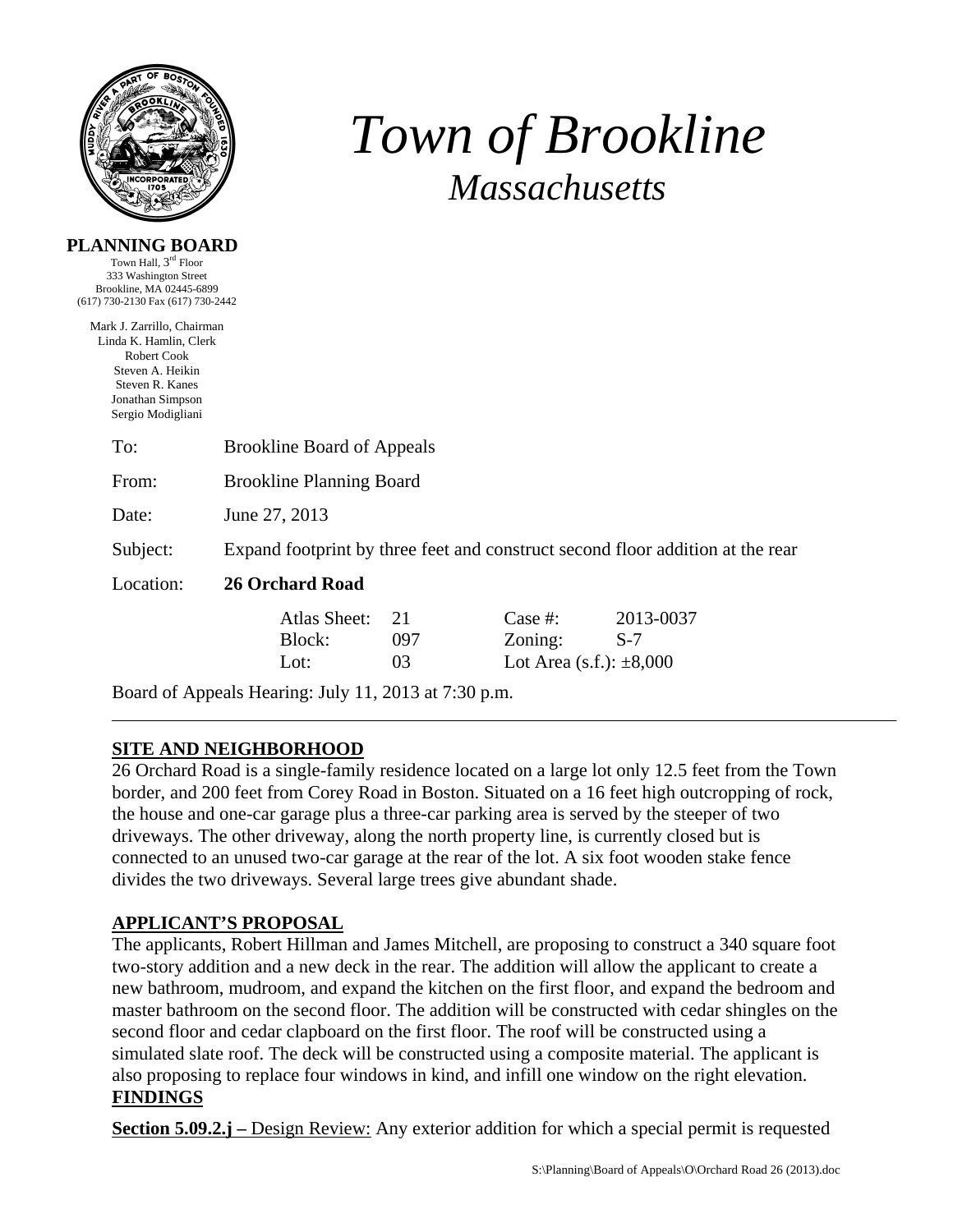pursuant to *Section 5.22* (*Exceptions to Maximum Floor Area Ratio Regulations*) requires a special permit subject to the design review standards listed under *Section 5.09.4(a-l)*. The applicant has provided a Community and Environmental Impact Statement. The most relevant sections of the design review standards are described below:

- *a. Preservation of Trees and Landscape*  This proposal will not disturb any of the existing trees or landscaping.
- *b. Relation of Buildings to Environment*  The proposed addition is planned for the rear of the dwelling and the massing fits the residential scale of the neighborhood.
- **c.** *Relation of Buildings to the Form of Streetscape and the Neighborhood* The proposed addition does not affect the streetscape as it will not be visible from the street.

| <b>Floor Area</b>       | <b>Allowed</b> | <b>Existing</b> | <b>Proposed</b> | <b>Finding</b>  |
|-------------------------|----------------|-----------------|-----------------|-----------------|
| <b>Floor Area Ratio</b> | 0.35           | .38             | .42             |                 |
| (% of allowed)          | $100\%$        | 08% ا           | 20%             | Special Permit* |
| Floor Area (s.f.)       | 2,800          | 3,044           | 3,384           |                 |

#### **Section 5.22.3.c** – Exceptions to Maximum Floor Area Ratio (FAR) for Residential Units

\* Under Section 5.22.3.c the Board of Appeals may grant by special permit to increase floor area up to 350 s.f. if the resulting gross floor area of the building is less than 150% of the permitted gross floor area.

## **PLANNING BOARD COMMENTS**

The Planning Board is supportive of this proposal to increase the total floor area in the existing single-family dwelling by 340 square feet. The Board finds this proposal to be attractively designed, and believes it will increase the dwellings usability.

## **Therefore, the Planning Board recommends approval of the plans by Duckham Architecture & Interiors, dated 5/16/13, subject to the following conditions:**

- 1. Prior to the issuance of a building permit, final elevations and floor plans shall be submitted to the Assistant Director of Regulatory Planning for review and approval.
- 2. Prior to the issuance of a building permit, the applicant shall submit to the Building Commissioner for review and approval for conformance to the Board of Appeals decision: 1) a final site plan stamped and signed by a registered engineer or land surveyor; 2) final building elevations stamped and signed by a registered architect; and 3) evidence that the Board of Appeals decision has been recorded at the Registry of Deeds.